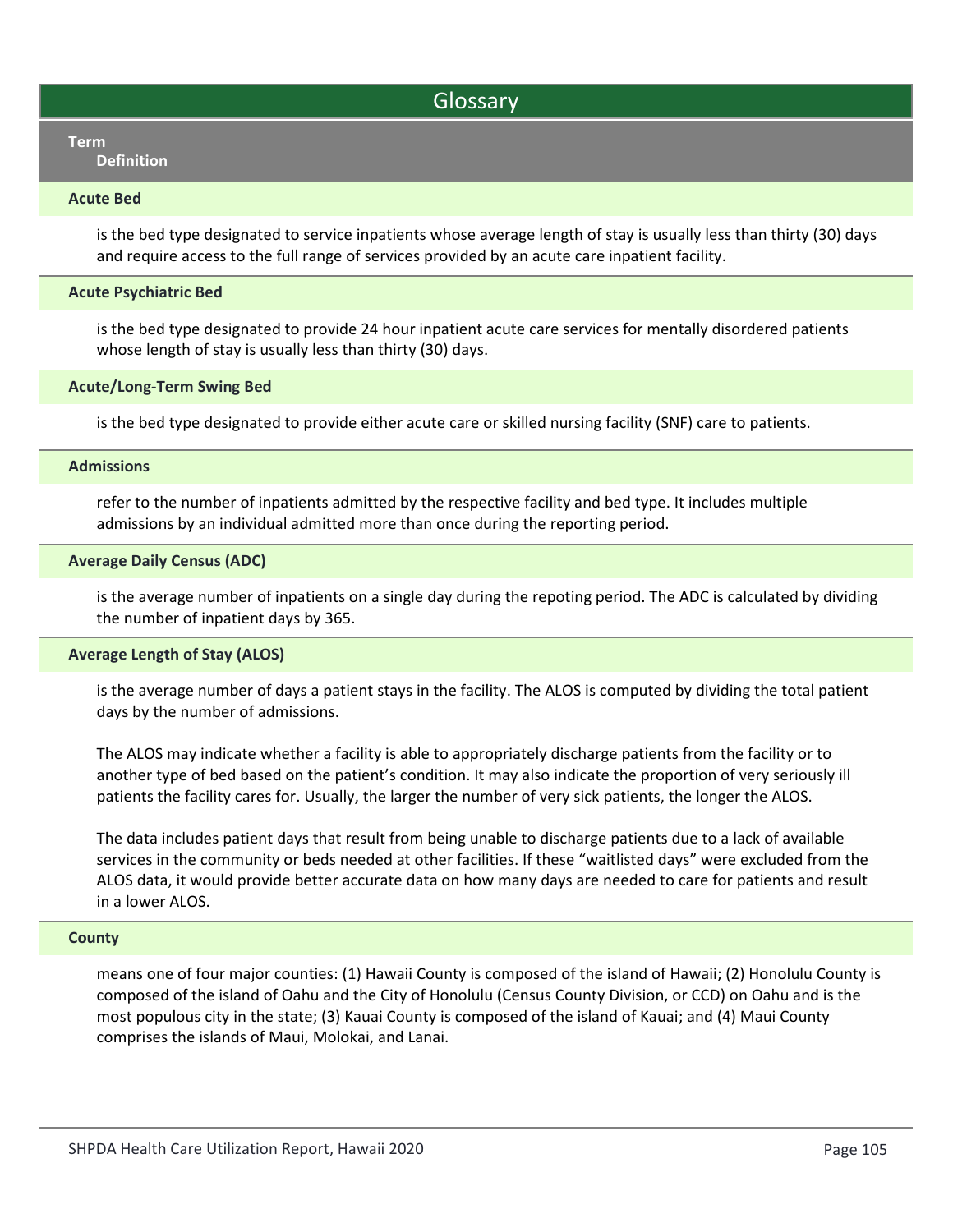## Glossary

#### Term and the contract of the contract of the contract of the contract of the contract of the contract of the c Definition

## Critical Care Unit (CCU)

is a specialized care bed designed to provide intensive, focused care for patients who are seriously or critically ill within an acute bed facility setting.

#### Inpatient Days

are the total number of days a patient stays in a facility. The totals currently include "waitlisted days", i.e. patient days as a result of not being able to discharge a patient due to lack of community services or other types of beds appropriate for the care of the patient.

#### Intermediate Care Facility (ICF)

is a facility which provides appropriate care to persons referred by a physician needing: (1) 24‐hour a day assistance with the normal activities of daily living; (2) need care provided by licensed nursing personnel and paramedical personnel on a regular, long term basis, and; (3) don't need skilled nursing or paramedical care 24‐ hour a day.

#### Licensed Beds

refer to the approved bed capacity as determined by the Office of Health Care Assurance (OHCA) for the State of Hawaii.

### Occupancy Rate (Occup %)

is the percentage of licensed bed capacity occupied on average. Occupancy rates are calculated by dividing the ADC by the number of licensed beds and multiplying by 100.

Health care facilities require some excess capacity to efficiently manage admissions, discharges and transfers of patients. If, however, the occupancy rate is low for long periods of time, the facility may not be able to generate sufficient revenue to justify staffing and other expenses for this additional capacity.

In acute care, particularly where patients are admitted on a non-scheduled basis, e.g. OB, CCU, etc., optimal occupancy must accommodate unforeseen increases in admissions. Consequently, occupancy rates may occasionally exceed 100% because of an unexpected surge in number of admissions. This might also occur if there is a decrease in routine patient discharges. Chronic high occupancy rates will decrease the number of beds available to the community.

Lack of qualified staffing and temporary closure of patient areas because of facility renovations, labor shortages and strikes may also prevent making more beds available.

#### Psychiatric Beds

are inpatient beds designated for the diagnosis and long-term treatment of chronic mental illness or mental disorder.